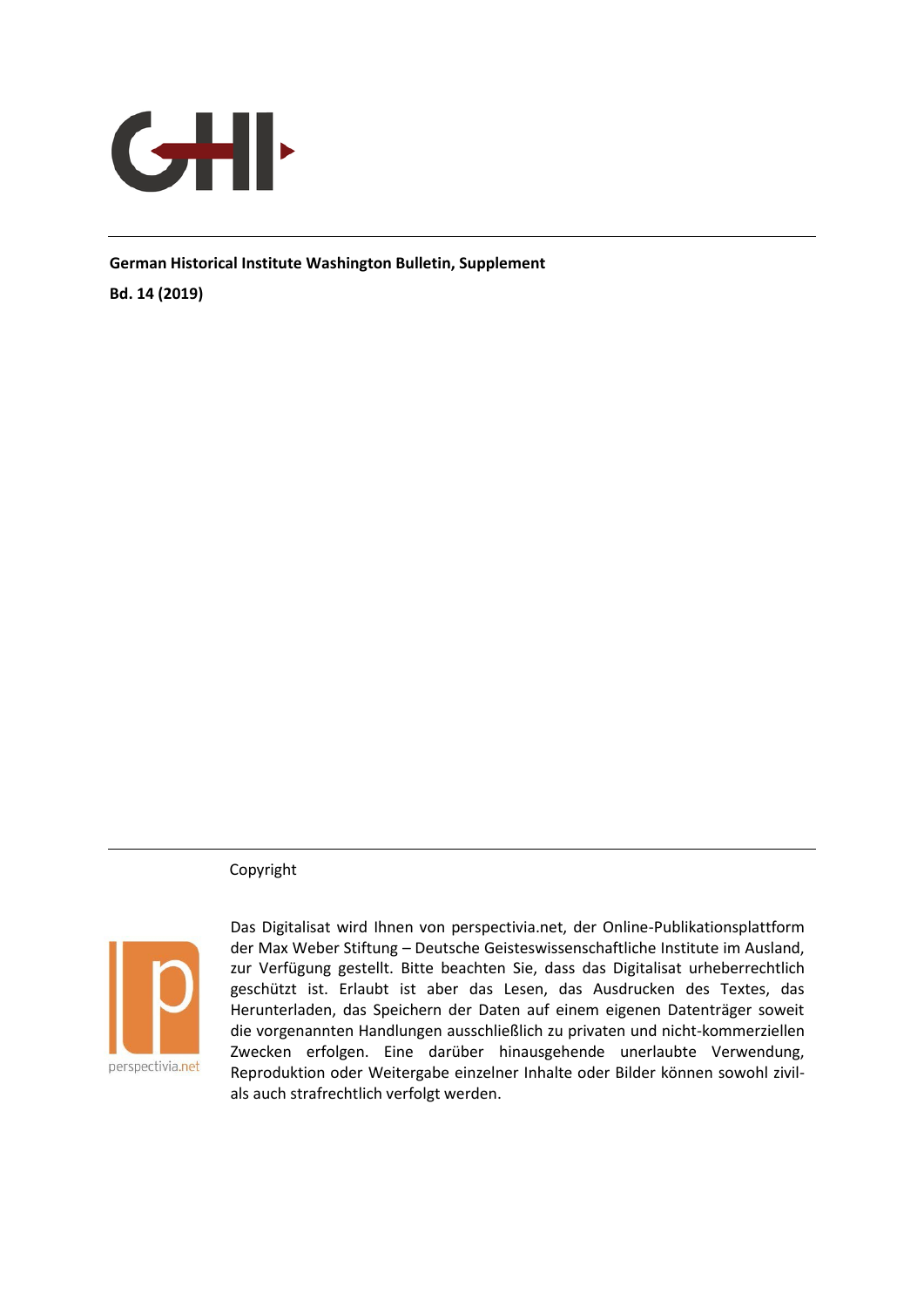## **CURRENCY AND COMMUNITY: LABOR, IDENTITY, AND NOTGELD IN INFLATION-ERA THURINGIA**

## **Erin Sullivan Maynes**

Money is nearly always absent in utopian imaginings. But in spite of its strong associations with capitalism, money is not inherently ideological. As Georg Simmel recognized in *The Philosophy of Money* (1900), money is a tool, less a material object than a series of functions: it provides a universal measure of value, mediates exchange, and circulates in order to facilitate future exchange. Can money, then, be a means for remaking the economic and social order? Reimagining the functioning of money might encourage one to reimagine how a society distributes resources and determines value, particularly the value of human labor.

Community currencies are one example of this type of reimagining. They are not revolutionary; they typically work beside existing systems of exchange rather than upending them. But their focus on sourcing and buying locally puts emphasis on the commercial activity of the community. Community currencies also stress one's potential connections to the producer or seller, elevating the role of labor in the production of goods and services, and, by extension, emphasizing human capital as the source of value within the community. The stress, again, is on local labor and local goods, suggesting that such currencies offer a way of keeping the virtuous circle of economic exchange and circulation close and tight, preserving its benefits for, and only for, those within the community.

This essay explores how community currencies were used to assert value  $-$  and, by extension, values  $-$  at a moment in which money and its legitimizing institutions were failing: the inflationary years of the Weimar Republic (1918-1923). During this period, towns and cities were compelled to create their own provisional money out of necessity, as the official currency, the Reichsmark, was in short supply. But as this unofficial money, called *Notgeld* (literally, "emergency money"), became a fixture of local economies, it also became a way of expressing anxieties, asserting alternatives, and carving out the community as a space separate from the political and economic turmoil of the nation. This currency reinforced the boundaries of local communities by creating zones of economic activity confined to contained areas. But the notes were also a visual space for reinforcing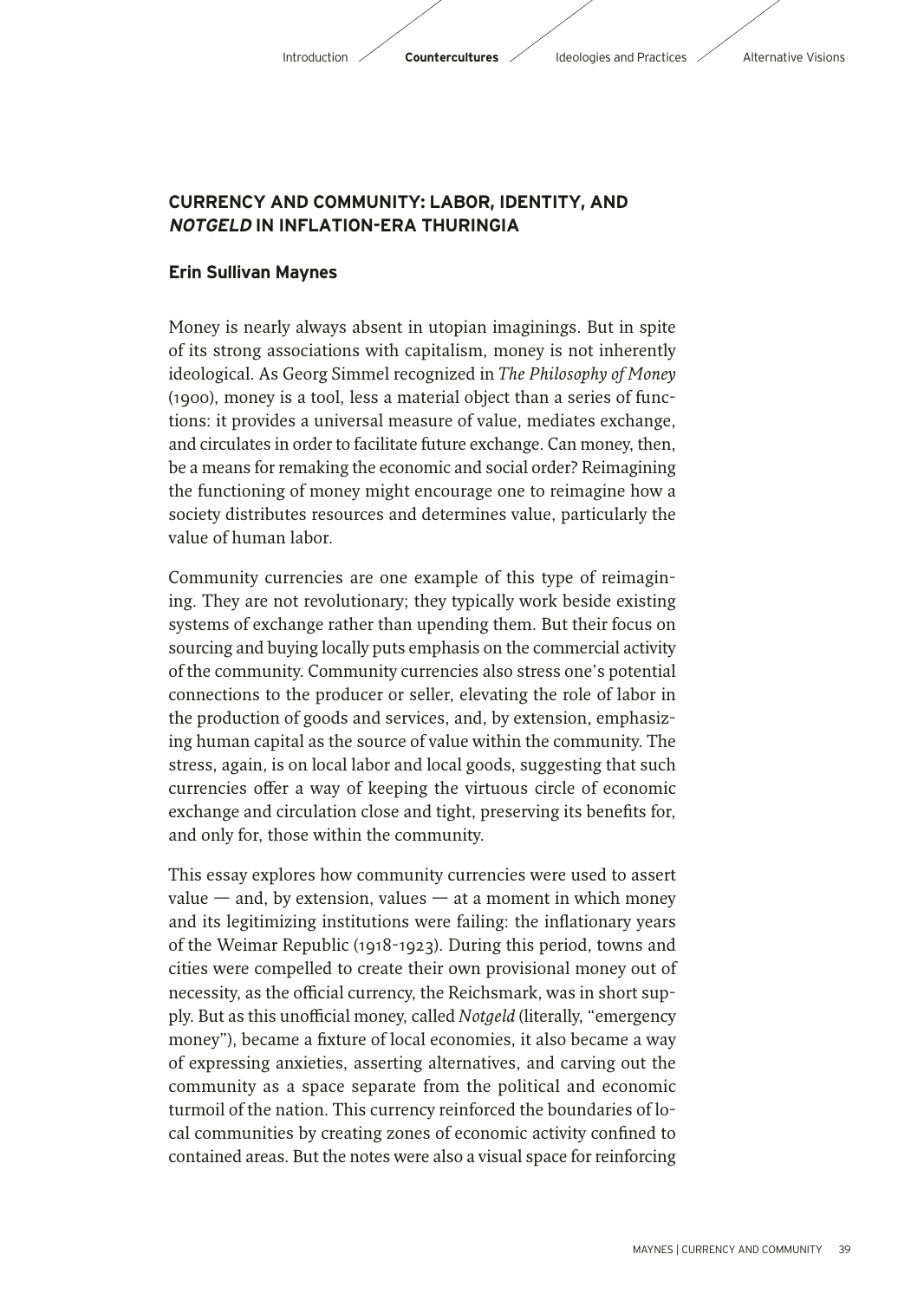community identity. Their subjects presented local lore, promoted local products, and praised local character, implicitly and sometimes explicitly contrasting the stability of the community with the chaos of the nation.

Other communities also emerged during the inflation  $-$  selfselecting groups whose identities were likewise shaped by economic crisis. These communities were built on the utopian aspirations of thinkers with radically different visions for the future, figures like the so-called *Inflationsheiligen*, the "saints" of inflation, who inspired followers with their rejection of bourgeois norms and the mix of radical religious and political beliefs they preached. This essay will also explore an encounter between one such community of choice: a group called the Neue Schar [New Flock], and its leader, Friedrich Muck-Lamberty, and the town of Kahla, a prolific center for the production of *Notgeld*. This encounter played out, in part, through *Notgeld* and was an expression of the different kinds of tribalism encouraged by the inflation.

Community currencies have reemerged in recent years, particularly since the global financial crisis of 2008, as a way of reconnecting consumers with their local economies. The tagline that promotes the Brixton Pound, the community currency that emerged in 2009 to cater to the south London district of Brixton, reads: "Money that sticks to Brixton."<sup>1</sup> Its purpose is to encourage both the customer and seller to commit to buying and sourcing locally so that the economic benefits of exchange remain within the neighborhood. Brixton is a multi-ethnic community with a history of poverty and a tradition of social activism. Designers of the Brixton Pound, which exists in four denominations and nine separate issues, were mindful of this history and of Brixton's distinct culture when creating the notes; the pounds include portraits of the district's famous residents on one side and art with local connections on the other. Some of the currency's portraits are activist icons, such as the one pound note featuring Len Garrison, co-founder of the Black Cultural Archive. Others feature celebrities with Brixton connections such as David Bowie, whose note celebrates the glam rocker's aesthetic appeal, reproducing his iconic portrait from the cover of *Aladdin Sane*. The verso of the Bowie note also lifts an element from Brixton's familiar Nuclear Dawn Mural painted in 1983, associating the currency not only with local faces but also local places. On the mural a dove morphs, Escher-like, into a peace symbol to stress the importance of nuclear disarmament. On the Brixton

<sup>1</sup> Tagline featured on a banner promoting the currency on http://www.brixtonpound. org/what.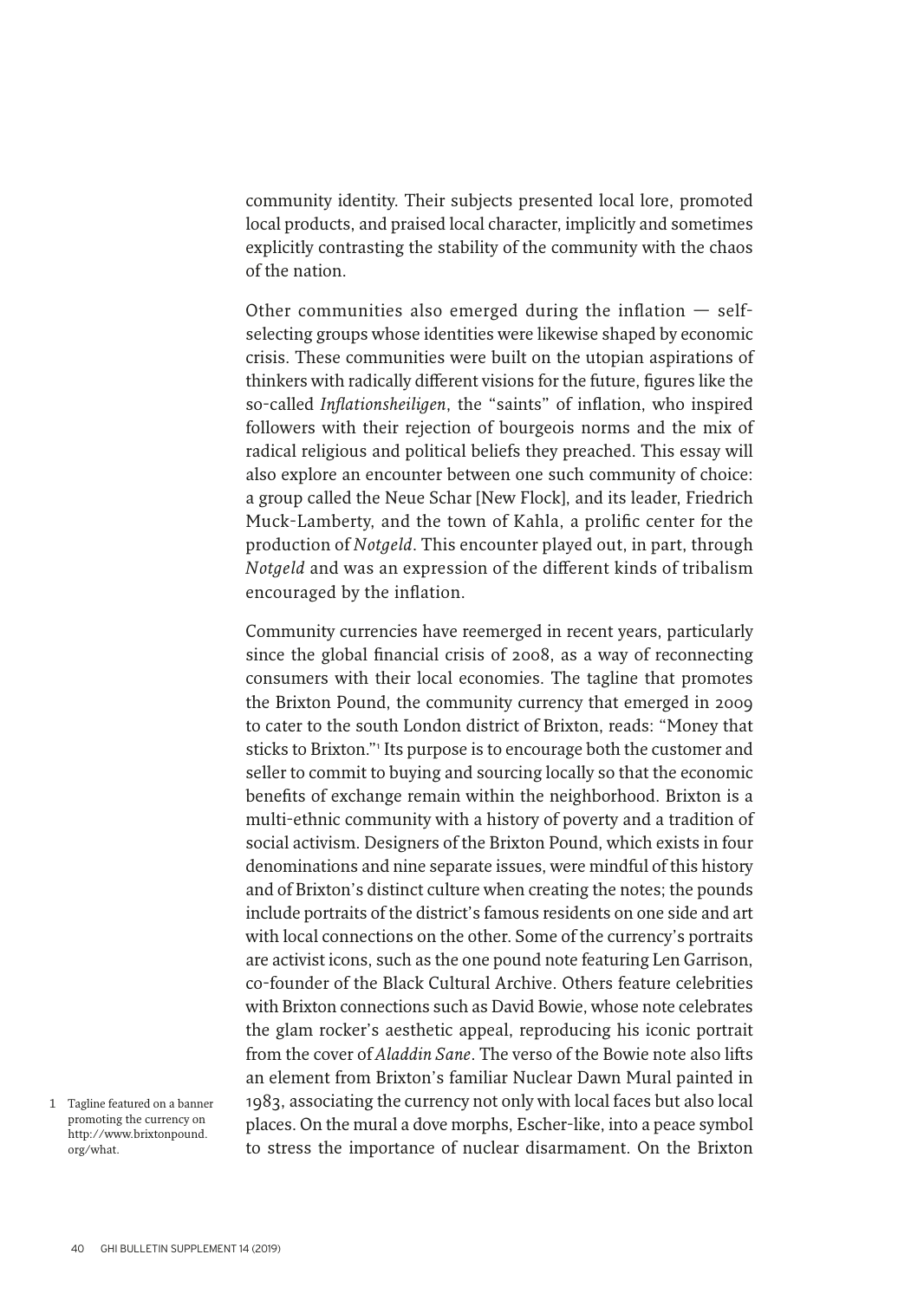

note, the dove is equated with the note's "security bonded" feature, its form appropriated and given a new function.

The Brixton Pound was one of the first community currencies in Britain, but it is far from the only one. Other British examples include Bristol Pounds, Cardif Pounds, Cornish Pounds, Exeter Pounds, Kingston Pounds, Lewes Pounds, Liverpool Pounds, Plymouth Pounds, Stroud Pounds, Totnes Pounds, and Worchester Pounds.2 The Wikipedia page for community currencies based in the United States lists 122 different currencies including Berkshares, Ithaca Hours, and Cascadias, though at least 48 are inactive.3 The Chiemgauer, the largest regional currency (*Regiogeld*) in Germany, began in Bavaria in 2003 as a student project at an area Waldorf high school. An economics teacher conceived of it as a way to raise funds for school improvements. By 2012, there were more than 550,000 Chiemgauer in circulation with a turnover of around 6 million as of 2011.4

Beyond their primary role as a medium of exchange, community currencies draw attention to money's different functions, inviting its bearers to consider the note as a material object and exchange itself as a highly mediated and contingent social act. The Brixton Pound stresses the former, the currency is covetable not (only) as a signifier of wealth and status, but potentially as a desirable, designed object. Distributors offer ways of purchasing the cash as collectible and create eye-catching designs to appeal to consumers. The Bowie Bristol ten pound note, for example, is also offered as a limited edition print, with both recto and verso printed on a single sheet of A3 paper, embossed, and sold framed or unframed. The celebrated British artist Jeremy Deller designed a special edition fifth anniversary Brixton five-pound note in 2015, a colorful and complicated symmetrical knot with a face in its center. The page announcing Deller's note on the Brixton Pound website enthuses that "[Deller's] extraordinary design adds a significant and provocative message that reflects our intention to raise the conversation of how we understand, use, and value money in this time of economic instability and what we could aspire to in the future."<sup>5</sup> Certainly, offering cash as a commodity does present the community with an opportunity to make money from its money, but it also arrests its circulation. Issuers of the Brixton Pound seem to suggest this will make consumers more mindful of where and what they spend, but it also undercuts the currency's primary function as a viable medium of exchange. After all, if the note has more value as a collectible than as a currency, what is the incentive to spend it?

- 2 Ibid.
- 3 https://en.wikipedia.org/ wiki/List\_of\_community\_ currencies\_in\_the\_United\_ States.
- 4 http://community-currency.info/en/currencies/chiemgauer/#returnnote-4921-1.
- 5 http://brixtonpound.org/ blog/2015/07/08/deller/.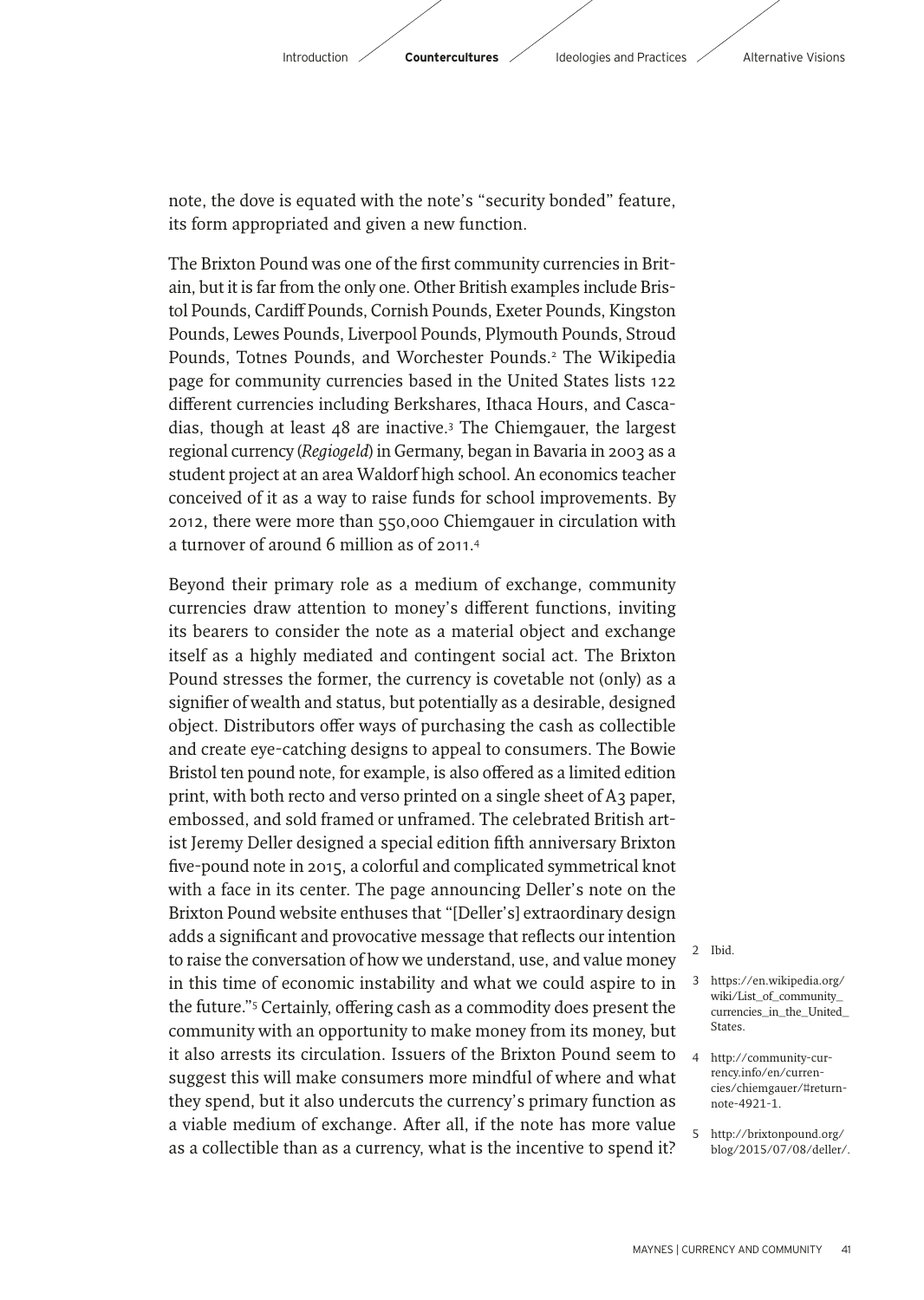Other community currencies have a more overtly ideological function. Their issuers present them as a means of realizing a more equitable community by creating a more equitable economy. These currencies attempt to counter the reifying character of cash by identifying alternative measures of value as the basis of exchange. This is especially true of time-based currencies, which make duration their measure of value, suggesting an awareness of both labor and leisure as "time spent." It is also a more egalitarian measure, as time is a finite resource but also one that all possess, in theory at least, in equal amounts. "Time Is Money" announces the verso of an Ithaca Hour note, directly equating labor with value. The inscription on the note continues: "Ithaca Hours are backed by real capital: our skills, our tools, forest, fields, and rivers." In other words, labor guarantees the value of the note but so, too, do the shared resources of the community. These notes force a more holistic vision of what, exactly, comprises an economy at the local level: nothing less, that is, than the whole of the community itself.

As these examples demonstrate, recent community currencies have emerged in places that cast them as progressive projects, in spite of the currencies' provincial focus and anachronistic ideas about economic growth and exchange. In their form and function, these notes appear designed to counter anxieties on the left about the workings of remote financial markets that threaten to erode economic self-sufficiency. These currencies implicitly counter the abstraction of modern economic activity by insisting upon more rudimentary, concrete forms of value and traceable networks of exchange. As such, they define the community as a physical space through the boundaries created by the currency's circulation. But they also present a conceptual and idealized version of the community, which conflates culture and economic activity and which puts a progressive spin on what is, arguably, a somewhat reactionary and isolationist attitude.

Community currencies do have a longer history. Indeed, before centralized banks, essentially all paper money was local and functioned as a kind of scrip one could exchange for the equivalent value of gold or other precious metals at private banks. These currencies reappeared in the twentieth century at moments of economic crisis and in places where normal economic exchange ceased to function. The most prolific period for such provisional money is the focus of the remainder of this essay: the inflationary decade in Germany, particularly the period from 1918 to 1923.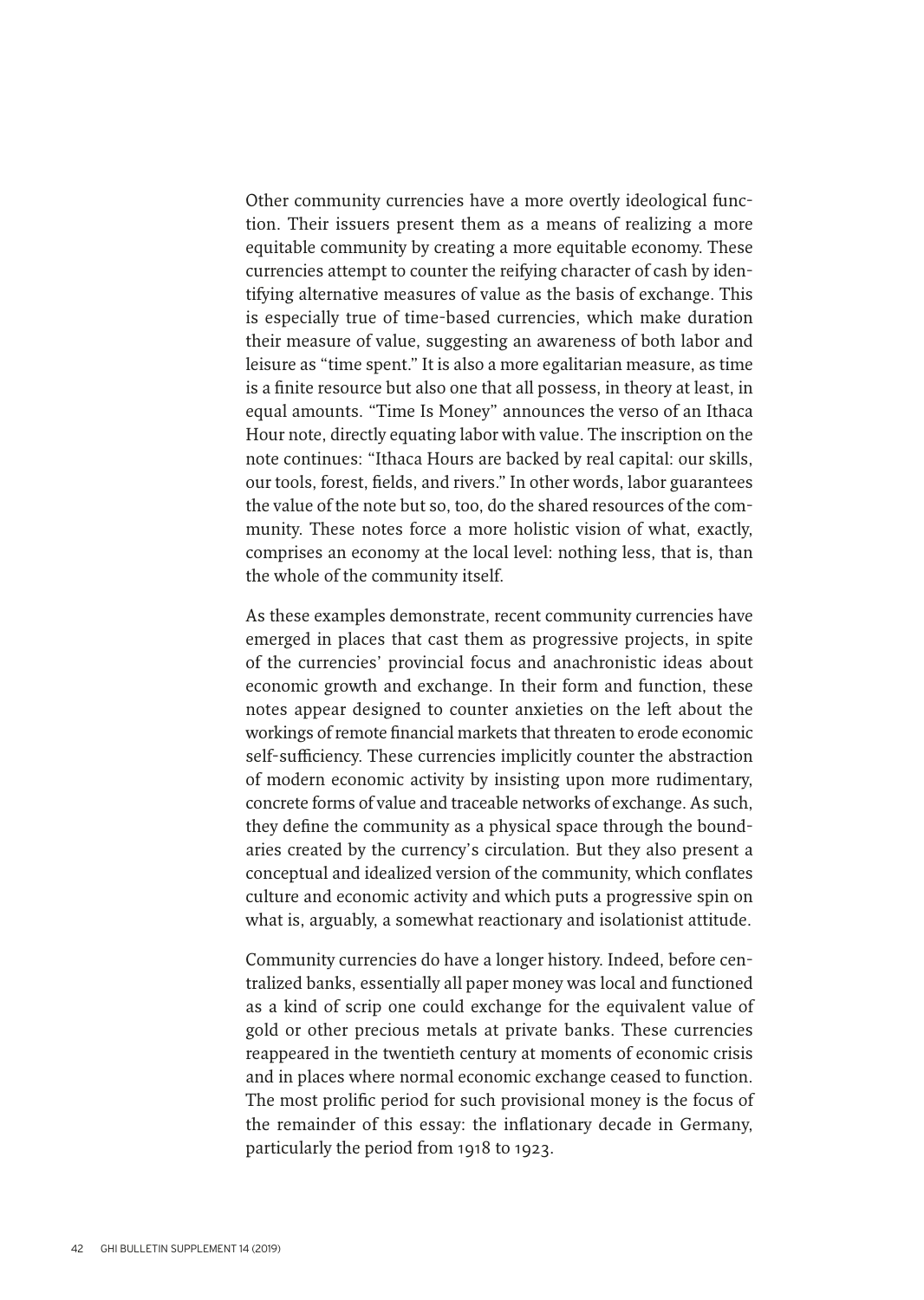*Notgeld*, was the offspring of necessity and enterprise, a hybrid born of economic chaos. It proliferated throughout the German Reich from the beginning of World War I through the end of 1923, the high-water mark of Germany's hyperinflation. *Notgeld* came into circulation as a way of temporarily addressing the chronic shortage of low denomination notes and coins necessary for the majority of economic transactions throughout the Reich. This shortage was the result of hoarding—due to the military's demand for metal, the material value of most coins surpassed their face value—and the fact that inflation forced one to pay more money for the same basic necessities, requiring more of it to purchase everyday items. Thus, the amount of paper money in circulation, both official paper Reichsmarks, as well as unofficial *Notgeld*, ballooned. But because *Notgeld* was necessarily provisional, with each note valid for only short periods, and because it was an insistently local form of payment, the number of *Notgeld* issues was especially inflated by the economic situation.

As *Notgeld* became a new normal throughout Germany, local economies came to rely on it as an alternative form of payment, and, increasingly, a source of revenue. The latter function resulted in *Sammlerscheine*, collector's notes, bills designed for the audience of *Notgeld* collectors attracted to the ever growing number of unique provisional notes. The audience for this collectible cash was significant enough that specialty publications such as the journal *Das Notgeld* appeared, informing collectors of the availability of new issues and the rising value of sought-after notes.<sup>6</sup> The most famous *Sammlerscheine* are the *Serienscheine*, or series notes, most of which were created from 1920 through 1922. These were not intended for circulation but were sold directly to the collectors' market by issuers or by numismatic dealers and auction houses such as Robert Ball Nachfolger in Berlin. As such, they were designed to appeal to audiences as consumable objects. Their serial format allowed the notes to narrate stories or present thematic groupings, but their seriality was also meant to appeal to the acquisitive sensibility of collectors. Successful issuers were expert at offering designs in a range of variants, with different text, colors, and sizes, attracting those who might feel compelled to acquire each and every version of the same note. Other issuers focused on making individual sets highly desirable through their designs, hiring known artists to illustrate them or relying on popular or sensational content that would appeal to audiences outside their immediate vicinity. *Serienscheine* demonstrate how money itself had become an object that had the potential to be marketed and sold —

6 *Das Notgeld: Zeitschrif für Notgeldkunde* first appeared in 1919 and was published in Munich through at least 1922. A number of other publications with titles such as *Die Notgeld-Sammler: Zentral-Organ für den gesamten Notgeld Markt* were also published during this period, some of which were reconstituted versions of earlier publications. In addition, there were *Sammlervereine*, collectors' groups, which were organized under an umbrella association called the Verband Großdeutscher Notgeld-Sammler-Vereine.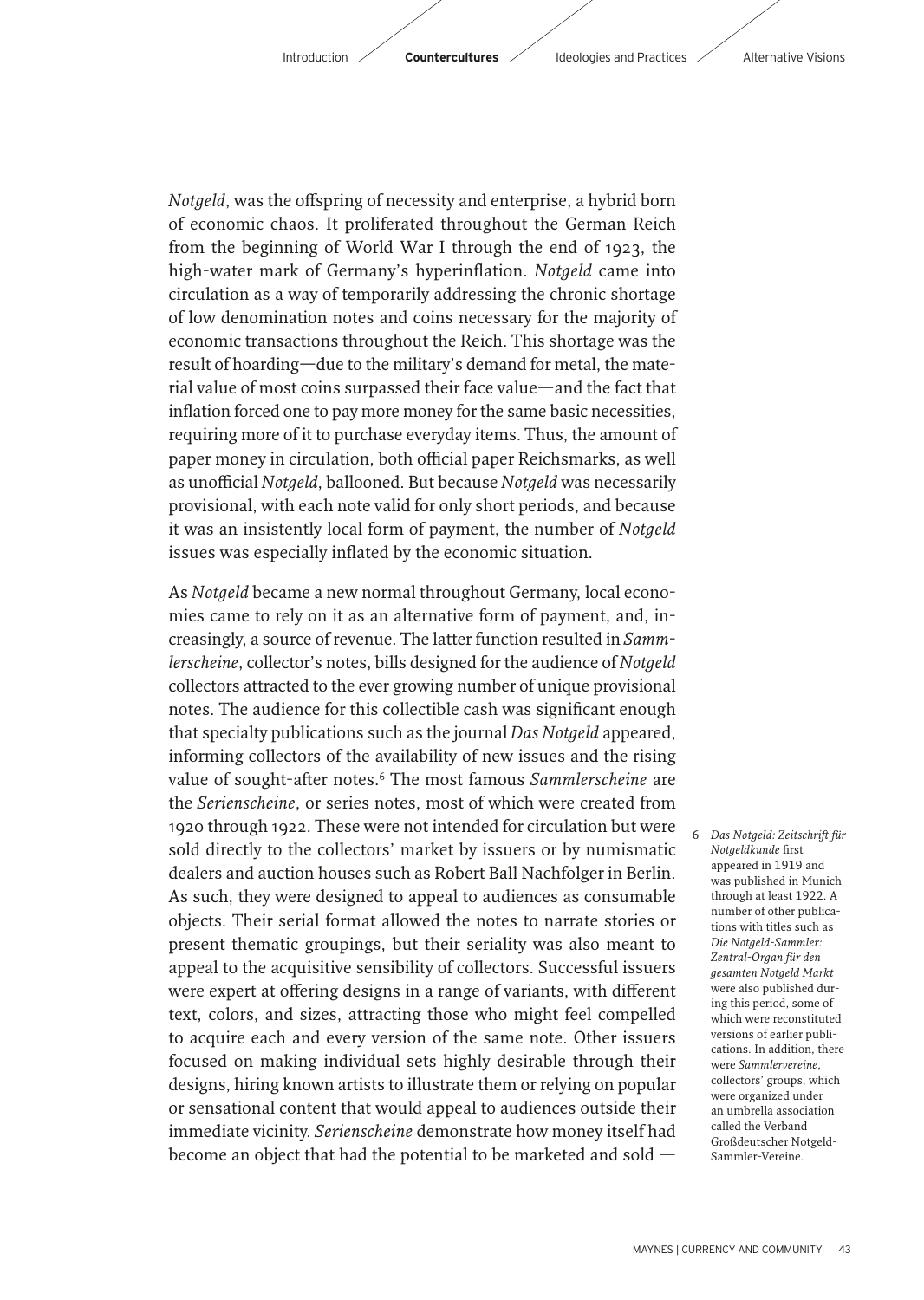and suggested that a community's self-sufficiency during inflation might depend on making money that was less currency than commodity.

True *Sammlerscheine* were not designed to circulate; in fact, notes' expiration dates often preceded their issue date, rendering them immediately worthless as currency. But as collectibles, these notes did offer potential rewards for issuers. The town of Naumburg in Saxony-Anhalt, for instance, was able to renovate the town Rathaus with the revenues generated from a set of popular *Notgeld* notes illustrating the siege of the city by the Hussites in the fifteenth century. The set, designed by the artist Walter Hege in a silhouette motif, was so successful that it went through more than three reissues. In 1921, Naumburg generated more than 900,000 Reichsmarks in profit from *Notgeld* sales alone.7

7 Ursula Dittrich-Wagner, "Walter Hege und das Naumburger Notgeld," https://www.mvnaumburg.de/notgeld, 8. The fi rst set of Hege's *Notgeld*, issued in six designs all worth fifty Pfennigs, included four misprints, omitting the addition of "Pfg" (Pfennig) from the denomination. The series was first issued in November 1920 in a run of 4,000. Due to immediate demand, Naumburg issued a second run of 20,000 about three weeks later, in which the missing "Pfg" had been corrected. In February 1921, Hege was commissioned to create another six silhouettes for the series, and a set of twelve notes was reissued. Finally, as Dittrich-Wagner documents, the misprinted notes, which were in high demand by collectors, were likewise reissued in a run of 5,000 in May 1921. Pictures of these designs can be found in Hans-Ludwig Grabowski and Manfred Mehl, *Deutsches Notgeld: Deutsche Serienscheine, 1918–1922,*  Vol. 2 (Regenstauf, 2009).

8 Grabowski and Mehl, *Deutsches Notgeld*, Vol. 1. The catalogue number for the Industry Series is 1066.6  $(1-10)$ .

Hege's Naumburg notes underscore the characteristics typical of successful collector issues: they are attractively designed, function as a narrative set, and focus on stories drawn from local lore. Often these stories emphasize events in which the community overcame past hardship and gloss over the distinctions between historical veracity and legend. The story relayed by Hege's notes, for instance, includes what is known as the Cherry Legend (*Hussiten Kirschfest Sage*), the basis for the annual Naumburg Cherry Festival. Since the seventeenth century, the Cherry Legend has been linked to the history of the Hussite siege, putting a happy spin on the story. According to the legend, the children of Naumburg saved the town by pleading with the Hussite general for mercy. The general took pity and agreed to pull back his troops. He also gave the children cherries to calm their hunger. Like the story, which has become tied to Naumburg's identity less because of its historical accuracy than because of its repetition and reenactment during the annual festival, Hege's Expressionist-inspired silhouettes were successful enough that they likewise became, through dissemination and reissue, part of that identity as well. In fact, Hege's silhouettes are still used to advertise Naumburg's Cherry Festival today.

A community that found especially effective ways to combine craft and currency was the town of Pößneck in Thuringia. In 1921, Pößneck produced a set of *Serienscheine* known as the Industry Series, a six-note set that advertised the virtues of Pößnecker goods, including leather products, printed journals, chocolate confections, and flannel cloth.<sup>8</sup> "Jeder kennt das Pößnecker Leder" chirps one of the notes: "Everyone knows Pössneck Leather!" It is a line that evinces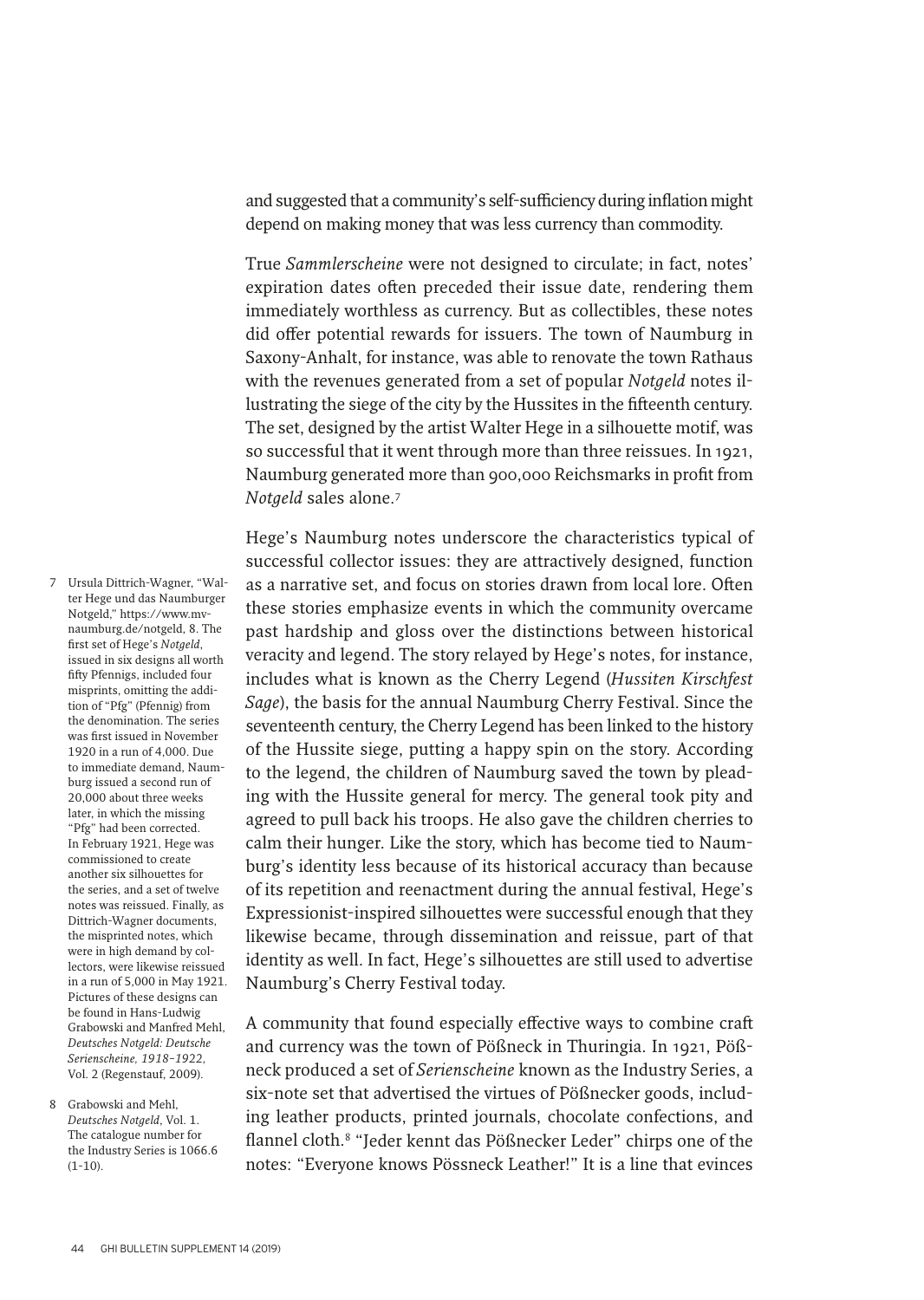

the enthusiasm of a marketing jingle, celebrating the long-standing excellence of local goods and local manufacturing.

*Notgeld* produced by the town of Genthin and decorated with woodcuts by the Erfurt-based artist Alfred Hanf suggests how the individual can create value for the community: through faith.9 "Is this not a world turned upside down?" it asks, "The littlest town prints its own money! And yet the homeland (*Heimat*) reveals its image. The hometown (*Vaterstadt*), more valuable to you than money, you should value if you do not wish to be a fool on your own"<sup>10</sup> The verse on the twenty-five Pfennig note continues: "Your belief makes this slip of paper here into money. So believe in your homeland and build your world."<sup>11</sup> If one can transform paper into value, in other words, a similar kind of magical thinking directed at the community might likewise lift the local economy. It is as if Hanf's *Notgeld* is trying to restore economic health by attaching value not to such "slips of paper" but to individual and collective faith in the community.

*Notgeld* notes, designed to attract attention, are, in their emphasis on the visual, an anti-currency. When the primary function of currency is exchange, conspicuous currencies are counterproductive. Cash that requires careful scrutiny and study is cash that lacks institutional authority and impedes easy circulation. *Notgeld*, however, was always meant to be looked at, and regarded, carefully. Initially, this had a practical purpose. *Notgeld* was unsanctioned; the federal government reluctantly tolerated its use out of necessity, but issuers took pains to distinguish their currency from official Reichsmarks by avoiding the designation *Geld* and creating issues that were distinctive. Notes with temporary and ever-changing designs, denominations, and dates of expiration required more attention of bearers and receivers. But, for collectors' issues, the value of notes was determined by their ability to attract attention, to invite viewers to focus on series' designs and narratives. Because of the insistently visual nature of collector's *Notgeld*, its function as a collectible object that could also be a cash-generating commodity superseded its function as a medium of exchange. It became a space for spreading self-referential messages and meditations—on the community itself, as noted, but also on the nature of money and value. In other words, *Notgeld* is very often money about money that made money as non-circulating money.

The town of Kahla in Thuringia was especially notable for the number of *Notgeld* series it issued, and for the way its *Serienscheine* modeled

- 9 Ibid., numbers 419.1 (1-5). It is likely that Hanf did not write the verses that appear on the Genthin notes but rather contributed the woodcuts. The *Notgeld* notes themselves are offset prints with reproductions (likely reduced) of Hanf's woodcut prints.
- 10 The text reads as follows: "Ist's nicht recht eine verkehrte Welt? Die kleinste Stadt druckt eignes Geld! Und doch die Heimat zeigt sein Bild. Die Vaterstadt die mehr als Geld Dir gilt, Dir gelten sollte, wenn Du nicht allein auf eigne Faust ein Narr willst sein."
- 11 "Dein Glaube macht den Zettel hier zum Geld, so glaub ans Vaterland und bau' Dir Deine Welt."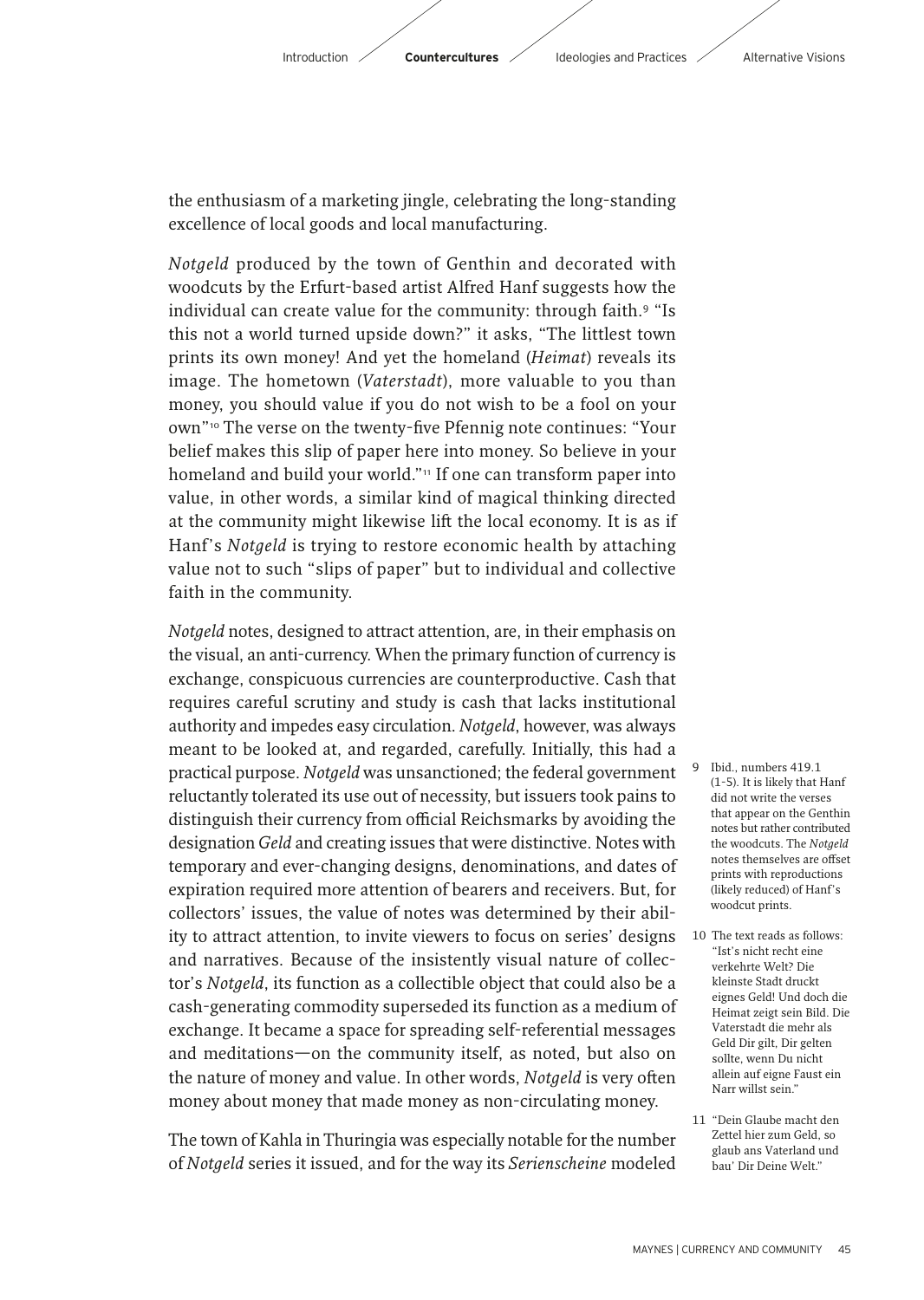these varied approaches to attracting collectors. Kahla, named by one scholar "the secret capital of Germany's *Ersatz* currency," produced fourteen series in twelve themes, of which up to six were produced in variants that were repeatedly reissued.<sup>12</sup> A number of these sets reference the larger economic and political situation in Germany to appeal to a broader collecting audience, but many others focus on local landmarks, local products, and local stories. An example of the latter includes the souvenir set celebrating the castle of Leuchtenburg, one of the city's most notable sights. The set is composed of three notes, in denominations of twenty-five, fifty, and seventy-five Pfennigs, of different aerial views of the castle. The set reaches for a broader, more nationalistic tone on the note's recto, a quote attributed to General Field Marshall and future German president Paul von Hindenburg transcribed in handwritten *Sütterlinschrif* : "The blood of all those who gave their lives in the belief of the greatness of the Fatherland must not have flowed in vain."

On the other end of the spectrum of Kahla's *Notgeld* is the popular satirical set designed by the nationally recognized Norwegian artist Olaf Gulbransson, best known in Germany as an illustrator for the magazine *Simplicissimus*. 13 The messages of Gulbransson's series are not specific to Kahla but are focused on issues of national importance. The series is comprised of three sets of pairs; in one set of notes, titled "Deutsche Merkur," a man with iconographic attributes referencing the German Michael (cap), the god Mercury (winged sandals), and St. Sebastian (shot with arrows and tied to a post) faces off against a large woman in a breastplate marked "RF" for Republique française, who aims a charged bow at his chest. In the second note, the German Mercury is on the phone, writing out reparations payments in his own blood with one of the arrows he has pulled from his body. The notes reference Germany's payments to France, a hated condition of the Treaty of Versailles that exacerbated the financial crisis. Another set mocks pretensions of national unity: the first note's inscription ironically proclaims "Einigkeit macht stark" or "Unity makes us strong," while the illustration below depicts a group of figures falling on each other in a violent brawl. In the next note, these men seem to have resolved their differences: they clink glasses together beneath an inscription that reads "Starkbier (strong beer) makes us unified."

Perhaps the most unusual of Kahla's *Serienscheine* is the twelve-part Statistical Series from 1921, another set that looks beyond Kahla to the national situation.<sup>14</sup> The recto of each note displays the same im-

- 12 Wolfgang Kemp, *Wir haben ja alle Deutschland nicht gekannt: das Deutschlandbild der Deutschen in der Zeit der Weimarer Republik* (Heidelberg, 2016), 302.
- 13 See Grabowski and Mehl, *Deutsches Notgeld: Deutsche Serienscheine,* Vol. 1. The catalogue number of the Leuchtenburg series, also called the Hindenburg II series, is 668.6a, b (1-3). Gulbransson's series is numbered 668.10 and 668.11  $(1-6)$ .
- 14 Ibid. The Statistical Series is numbered 668.7 (1-12).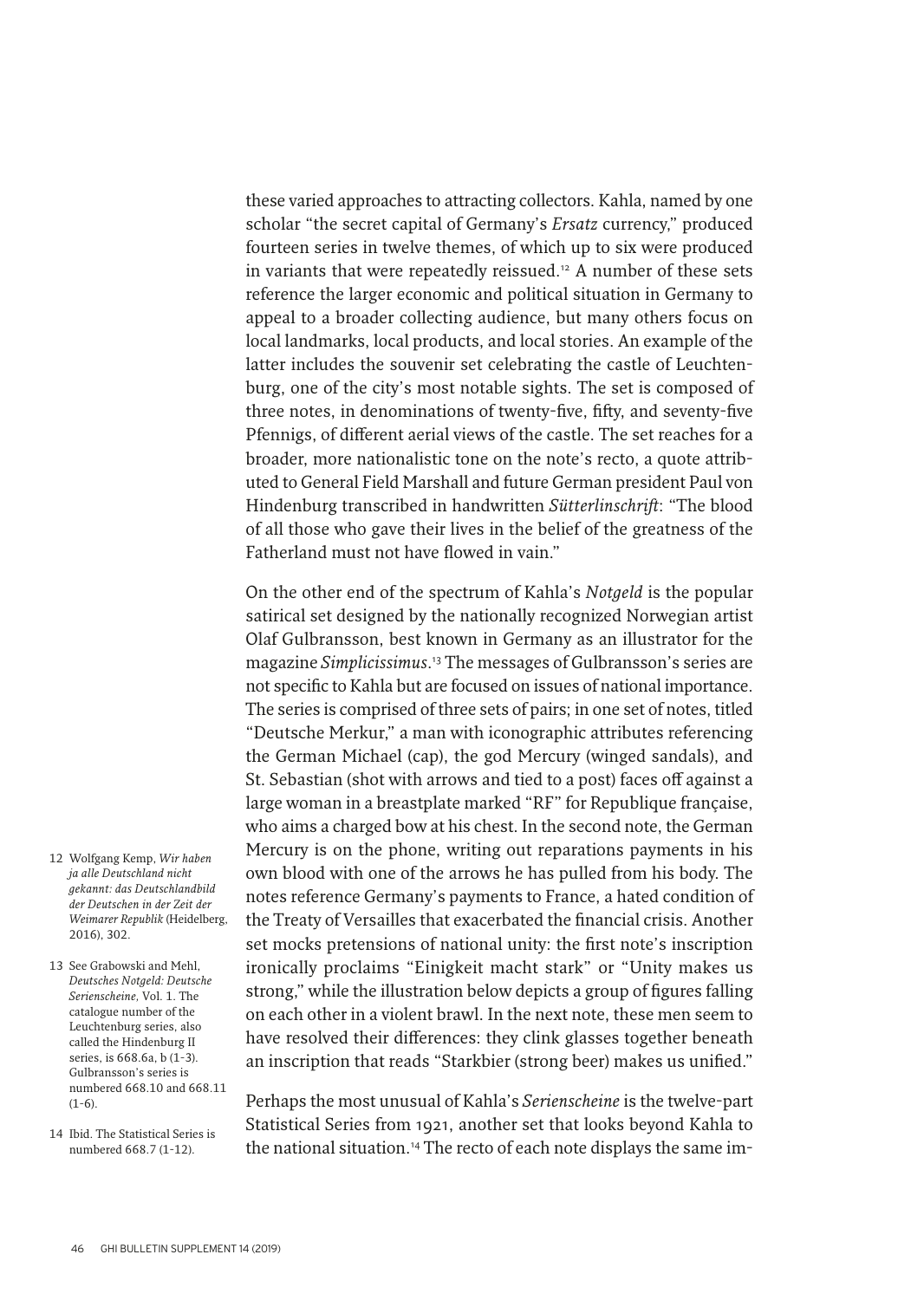

**Unknown designer,** *Porecelain Series***, verso of 25-, 50-, and 75-Pfennig** *Notgeld* **notes issued by the City of Kahla. Each note measures ca. 7x11 cm. August 1921. Collection of the author. Photo by author.**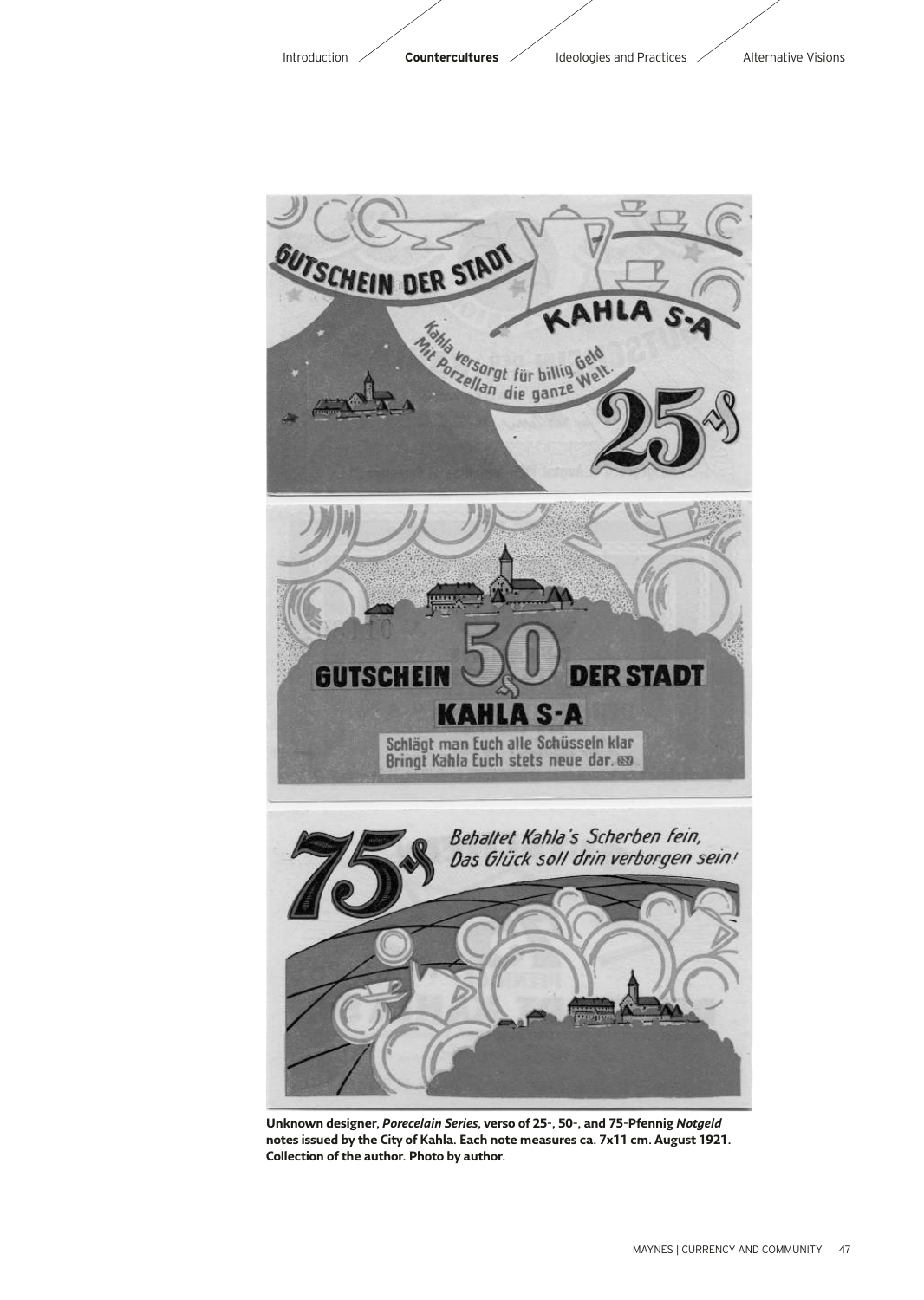age of a man's head before a brick wall, with the inscription: "Was das Schicksal uns zerbrach, neu erstehe nach und nach — traget Steine zu dem Bau, deutscher Mann und deutsche Frau" [What fate destroyed for me and you, let us rebuild anew; carry stones to the structure, German man and German woman.] The verso of each note includes a different diagram, which tracks statistical measures tracing the effects of inflation, the war, and its aftermath on the German economy. This includes the growth in the child mortality rate between 1913 and 1918, the reduction in the size of the German Empire due to the Treaty of Versailles, a pie chart illustrating reparations spending as a portion of the total budget, and the inflated price of eggs, butter, and milk in different German cities on a single day in April 1921. The most self-referential note tracks the "Inflation of Notes in Circulation from 1913-1920," comparing circulation rates in different countries, including England, France, and Spain, to those in Germany. Unsurprisingly, the number of notes in Germany dwarfs that of the currency circulating in all other countries, consuming nearly half the note's vertical space. The Statistical Series attempts to visualize, literally and figuratively, the abstract nation-wide economic effects of inflation by tying them to familiar reference points and illustrating these changes in easy-to-follow charts. The assertive but optimistic message on front of the notes, which suggests that German fortitude and resolve will enable the nation to rebuild, is thus challenged by the information presented on the back of the notes, in which the sober presentation of facts and figures details only the magnitude of the crisis rather than offering a reassuring solution.

Kahla's Porcelain *Notgeld* series gets closest to the town's contemporary identity—an identity tied to a product manufactured locally since the nineteenth century and a pillar of the local economy.<sup>15</sup> The financial insecurity caused by inflation, however, threatened to undermine Kahla's status as a center for the production of fine china. This three-note *Notgeld* series, therefore, serves to advertise and celebrate, but also affirm, Kahla's porcelain as an enduring source of value, particularly when compared against the devalued Reichsmark. Visually, the notes equate two elements as essential to the city's identity: the iconic castle of Leuchtenburg and porcelain itself, both of which feature in all three notes. The red-roofed castle migrates from left to right over the course of the three notes while plates, teapots, cups and saucers float above it, among the stars in one note, blending with the clouds in another, and finally creeping over the globe in the final note, suggesting the international market

15 Ibid. The Porcelain Series is numbered 668.5 (1-3).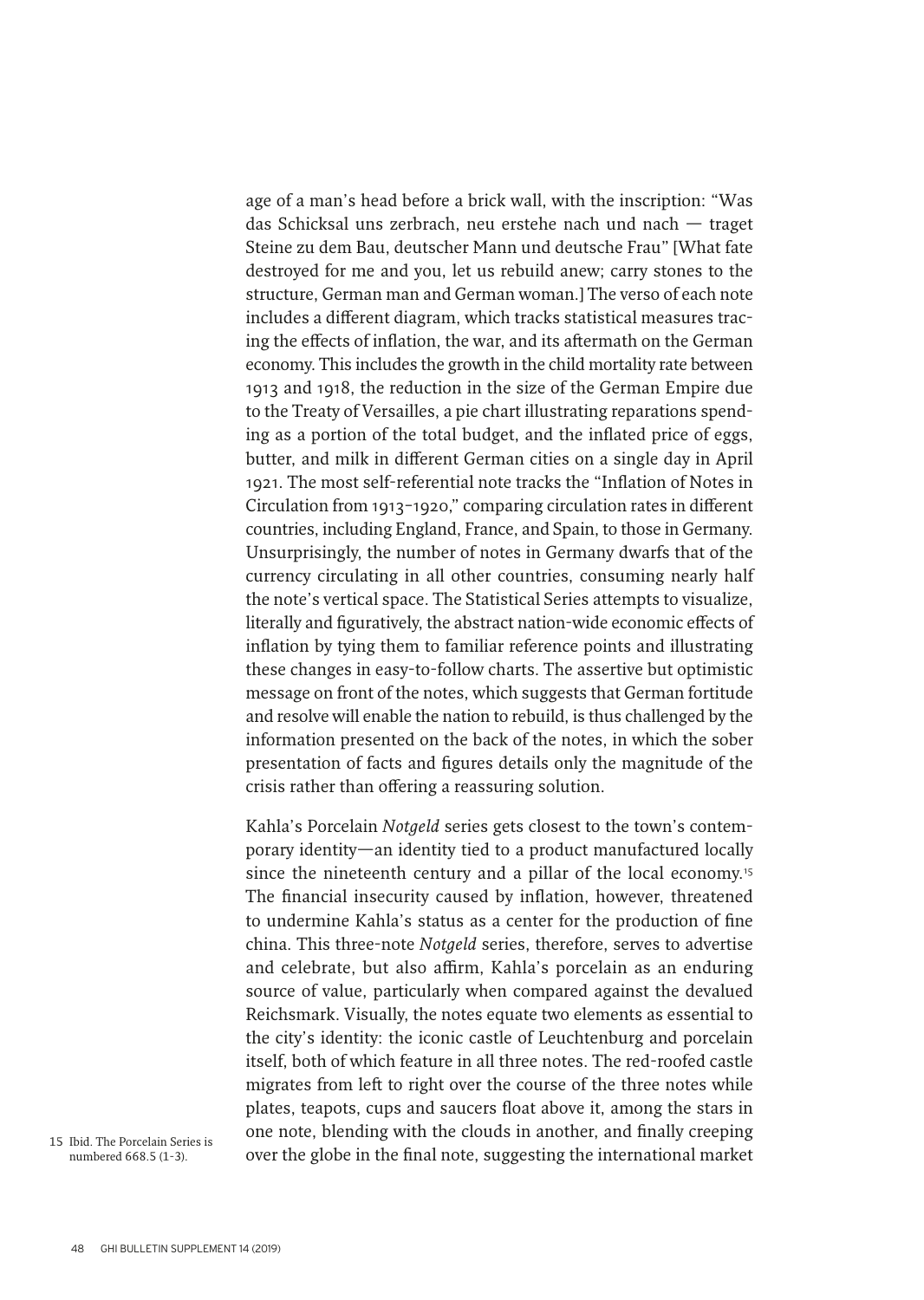for this locally made good."Kahla versorgt für billig [sic] Geld / mit Porzellan die ganze Welt," reads the first note, [Kahla supplies the whole world with porcelain for 'cheap' money.] The verse separates Kahla's porcelain from devalued currency, which suggests less that its tableware is a bargain than that its currency's value is depressed. The next two notes refer to the popular expression, "Scherben bringen Glück" [broken pottery brings luck], with the last proclaiming, "Behaltet Kahlas Scherben fein / Das Glück soll drin verborgen sein" [Keep Kahla's beautiful [porcelain] shards / for luck may be hidden within.] Even in a damaged and functionless state, in other words, porcelain may still have value if it grants good luck. Kahla's porcelain thus retains material value that the "cheap" paper currency does not. Although the *Notgeld* acknowledges this fact, the town was unquestionably good at promoting both its money and its manufacturing through its many issues of Notgeld, using one to reinforce the other.

As an important center for the sale and production of *Notgeld*, Kahla staged a *Notgeld* exhibition from September 3 to September 11, 1921, featuring over one hundred exhibitors, with more than 50,000 *Notgeld* issues.16 Collectors from throughout Germany attended, and certificates and a cash prize were issued for the best designs. Kahla notes featured prominently in advertising for the event; one series in particular was newly released in time for the exhibition itself, the set known as the "Muckserie," which promised to find broad success as it related the story of a local scandal that had earned national attention: the rise and fall of the *Wanderprophet* Friedrich Muck-Lamberty.17 Muck-Lamberty and the money made about him stage the encounter between two forms of community—one given, the other chosen.

Friedrich Muck-Lamberty was a charismatic representative of the Youth Reform and Life Reform Movements and one of the so-called *Inflationsheiligen* [inflation saints] of the early 1920s, a group of quasi-religious messianic figures who could be viewed, on the one hand, as an offshoot of the "colorful spectrum of Weimar 'sect' culture (*Sektenwesen*)," and the millenarian mood that accompanied postwar crises and economic troubles from 1918 to 1923.18 According to Ulrich Linse, the *Inflationsheiligen* and their followers exhibited troubling characteristics that foreshadowed behaviors associated with Adolf Hitler and the National Socialists, not the least of which involved the apotheosis of a charismatic leader advocating radical and reactionary solutions to modern life in order to achieve national salvation.<sup>19</sup>

- 16 See Ingrid Bubeck, *Geldnot und Notgeld in Thüringen* (Erfurt, 2007).
- 17 Grabowski and Mehl, *Deutsches Notgeld: Deutsche Serienscheine*, Vol. 1. The Muck Series is numbered 668.2 (1-3).
- 18 Ulrich Linse, *Barfüßige Propheten: Erlöser der zwanziger Jahre* (Berlin, 1983), 23.

<sup>19</sup> See ibid.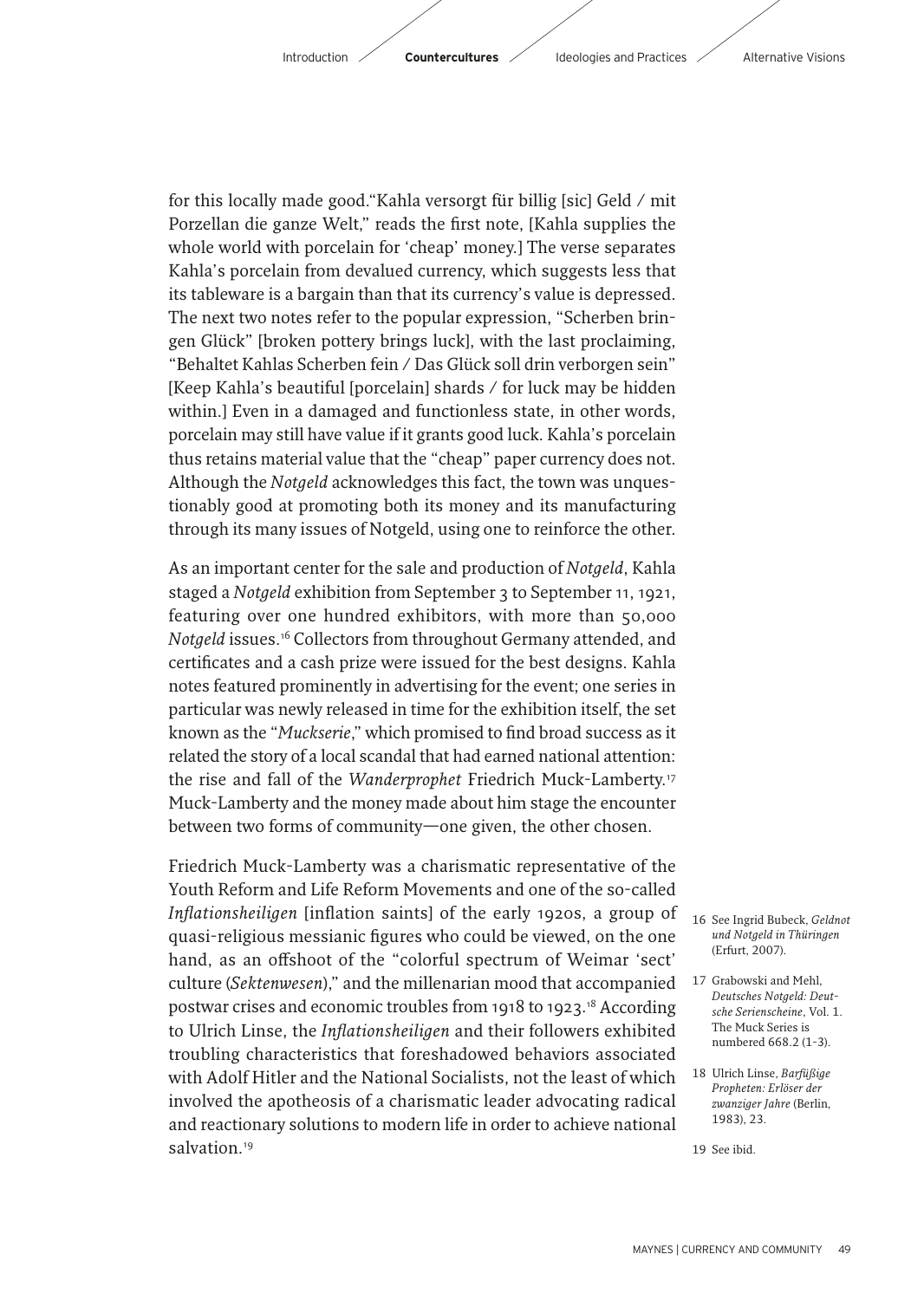

**Unknown designer,** *Muck Series***, verso of 25-, 50-, and 75-Pfennig** *Notgeld* **notes issued by the City of Kahla, August 1921. Each note measures ca. 7x11 cm. Collection of the author. Photo by author.**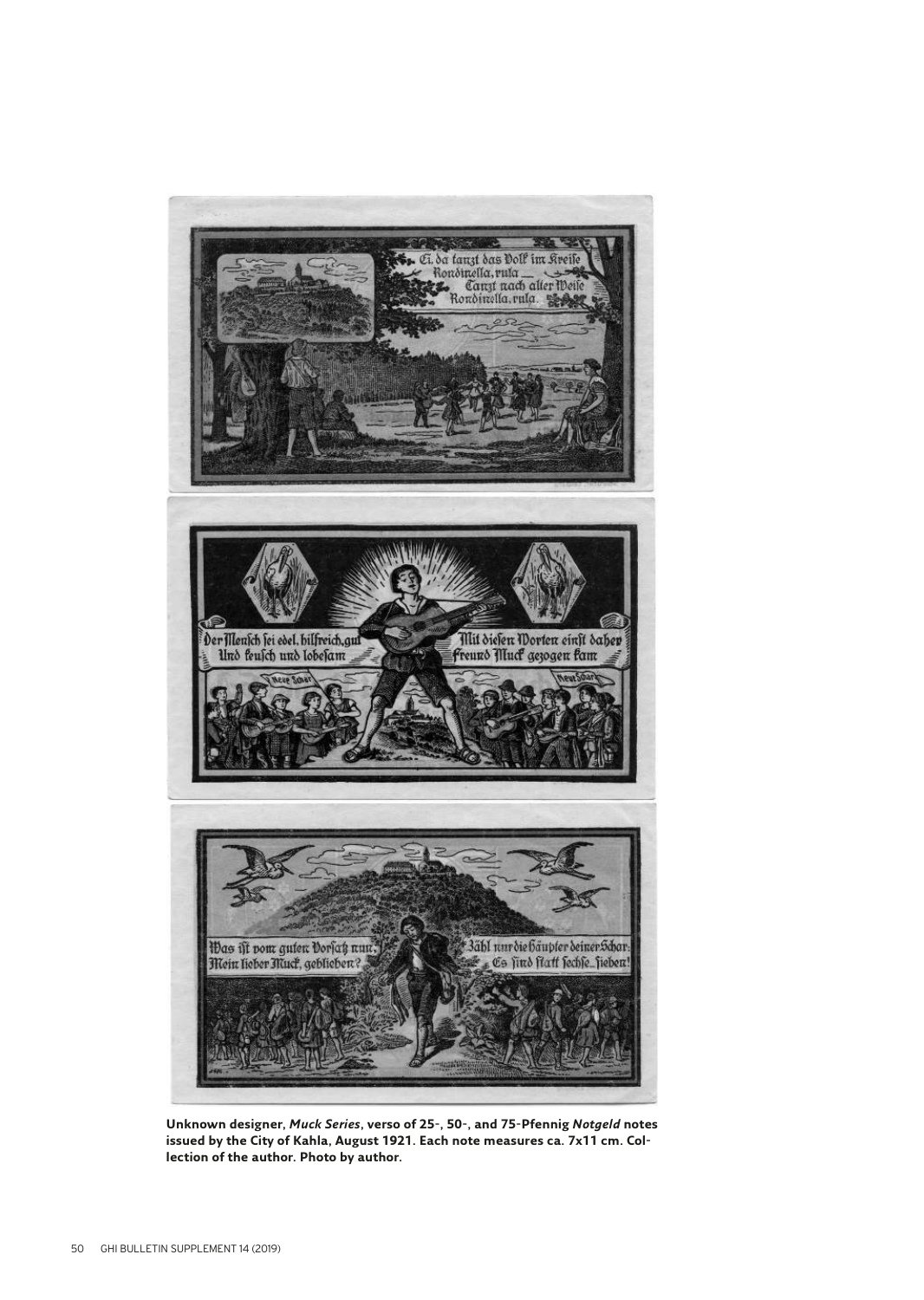Muck-Lamberty wanted to lead his followers to a simpler life; he rejected the modern world in favor of the simplicity of premodern lifestyles and ways of being. Muck, as his followers called him, at one point stated, "I am no Rote-Fahne revolutionary, but believe in the victory of the spirit over matter, over material."20 His followers were motivated by a similar belief that the time was ripe for a spiritual turn, evidence of which was all around them in the near constant social, political, and economic upheavals of postwar Germany. As Linse argues, the rituals of the Neue Schar, especially their ecstatic dances "developed as an alternative to class struggle and prefigured the 'community' as a form of apolitical (*nichtpolitischen*) socialism<sup>"21</sup>

Muck-Lamberty had contact with the Wandervogel movement when he was just nineteen years old. During the war, he joined the navy as part of a unit that was willing to accommodate his strict vegetarian diet. Although he did not experience the November Revolution firsthand, he did view it as an opportunity for the *völkisch* rebirth of Germany, which he would later call a "revolution of the soul." By early 1920 he had founded the Neue Schar, a community of individuals composed mostly of young men, women, and children who were inspired by his teaching.

Like all *Inflationsheiligen*, the social disruption caused by the chaos of the revolution and inflation allowed Muck-Lamberty to redefine community in his own terms. The Neue Schar was self-selecting and composed primarily of young people committed to the strict lifestyle their charismatic leader demanded. As Muck-Lamberty and his flock made their now famous tour through Thuringia throughout 1920, they attracted attention and followers wherever they went, the Neue Schar dancing and singing while Muck-Lamberty preached. He was compared to the Pied Piper of Hamelin by observers based on the way he entranced the young; he was reported to have as many as one thousand followers, a number that grew with every stop he made. The leader of "the League" in Hermann Hesse's 1932 novel *Morgenlandfahrt* is based, in part, on Muck-Lamberty.

Muck Lamberty's so-called *Sündenfall*, or fall from grace, transpired in early 1921 in Kahla bei Leuchtenburg. The castle of Leuchtenburg functioned at this time as a youth hostel and, due to the group's large size, Muck-Lamberty and the Neue Schar wintered there. At this time, Käthe Kühl, a female friend of Muck-Lamberty's and member of the Neue Schar, wrote to the local authorities in Altenburg and accused the leader of keeping a "harem" and of "defiling the sacredness of

- 20 "Ich bin kein Rote-Fahnen-Revolutionär, sondern glaube an den Sieg des Geistes über die Materie." http://www. naumburg-geschichte.de/ geschichte/mucklamberty. htm#16a.
- 21 "Das tänzerische Ritual war die von der Neuen Schar entwickelte Alternative zum Klassenkampf und sollte die 'Gemeinde' als Form eines nichtpolitischen Sozialismus präfigurieren." Linse, *Barfüßige Propheten*, 106.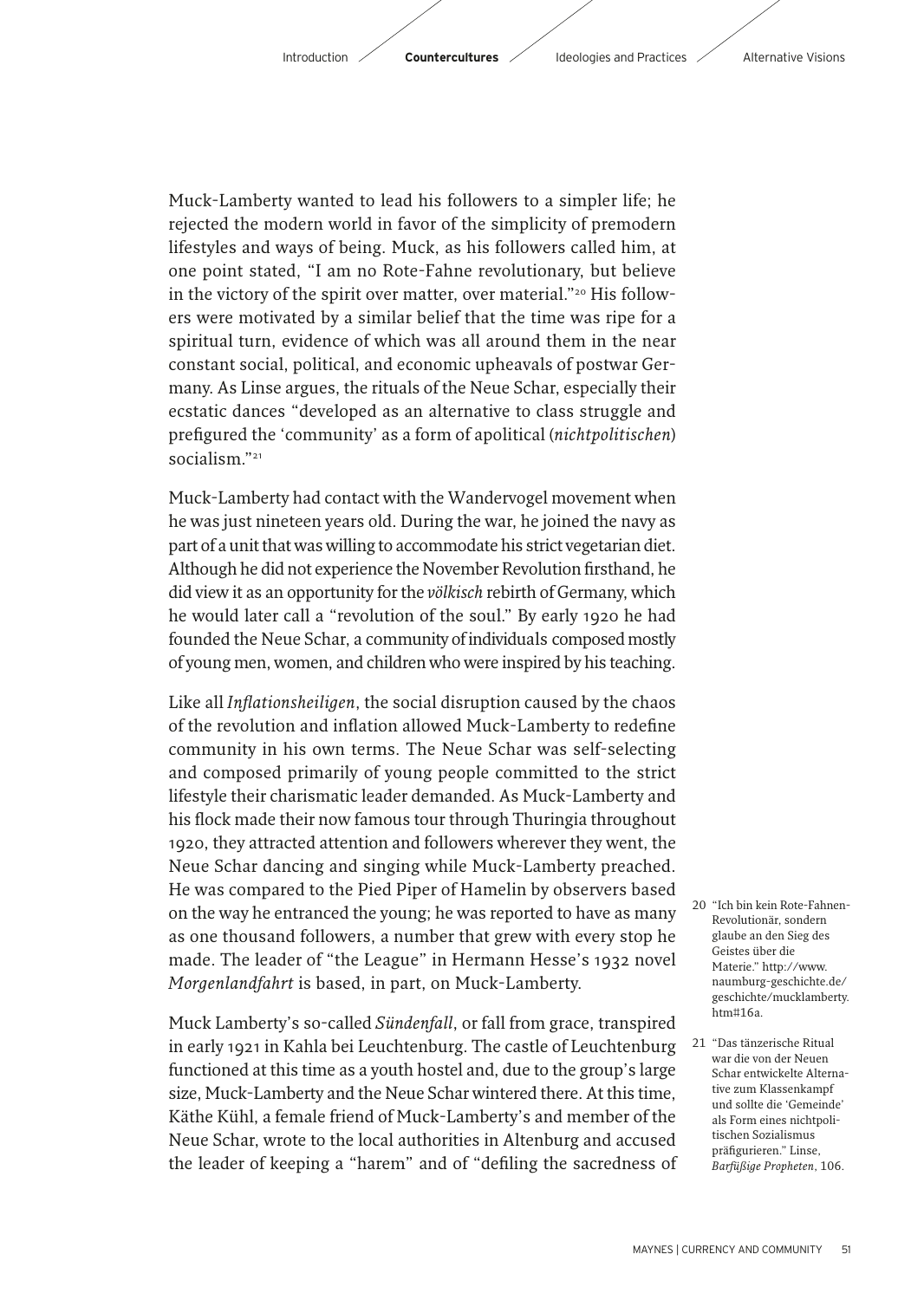

womanhood."22 He had, it turned out, impregnated two women in the group and was engaged in sexual relationships with others. Muck-Lamberty was unapologetic, and many observers were unsurprised by the revelations given the erotically charged nature of the Neue Schar's activities and Muck-Lamberty's

**Unknown designer,**  *Notgeld Ausstellung* **note, recto of 75-Pfennig note issued by the Stadtverkehrsamt (City Tourist Office) of Kahla, September 1921. Note measures ca. 7.5x11 cm. Collection of the author. Photo by author.**

22 The reason cited for Kühl's action is jealousy, though little evidence is given to support this. The exact term she used was "Haremwirtschaft." The other quote reads "entheilige das Heiligtum der Weiblichkeit." Ibid.

seductive appeal among his followers. After Muck-Lamberty's questioning, the director of the Leuchtenburg hostel requested that Muck-Lamberty and his group vacate the hostel by February 1921. Some of his followers left, and supporters distanced themselves in the aftermath of the scandal

Kahla saw an opportunity in this crisis, however. Because of Muck-Lamberty's relative fame, the scandal had brought national attention to the area. In August of 1921, Kahla released its "*Muckserie*" *Notgeld*, a three-note set of twenty-five, fifty, and seventy-five Pfennig *Serienscheine*, which detailed the rise and fall of Muck-Lamberty and the Neue Schar in color and verse. The first note depicts members of the Neue Schar dancing freely as Muck-Lamberty imagines his destination: a city on a hill. In the second note, Muck plays guitar and sings to his flock, his head emitting divine rays, his body towering over the city of his imagination. On either side of his head, in hexagonal cartouches, stand two storks bowing their heads in Muck's direction. Then in the final note, these storks $$ symbols of birth in both German and English-take flight. Muck hangs his head in shame as he is cast out of the city on the hill and his followers turn away from him. The final lines underscore the meaning of the storks, noting that it is Muck himself adding to the Neue Schar's numbers.

Kahla generated a total net profit of 170,000 Marks from the sale of the Muck Series, constituting the first major series it issued as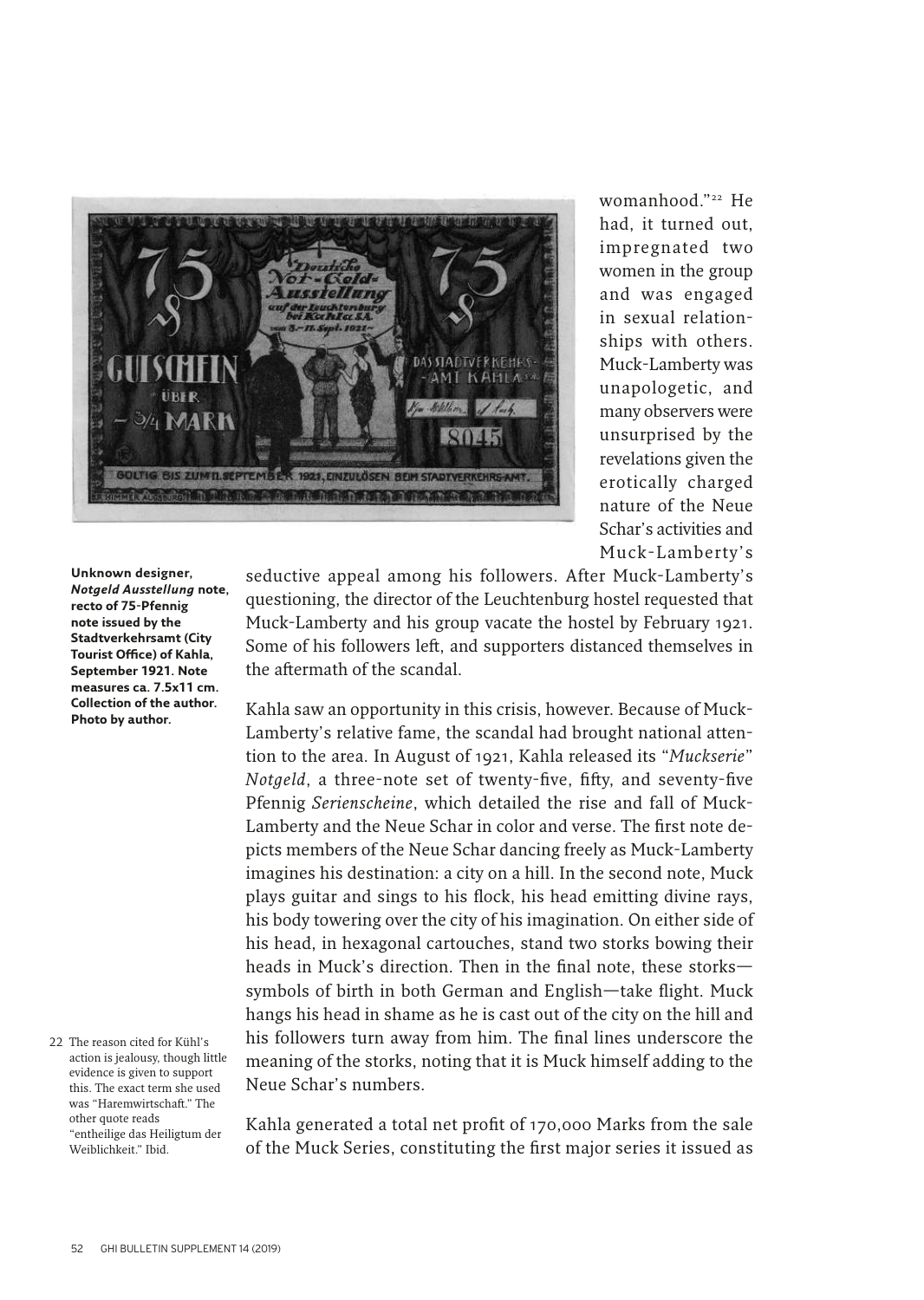

well as its first *Notgeld* success.23 The timing of the notes' release was calculated for maximum impact. It roughly coincided with the opening of Kahla's *Notgeld* exhibition in September of that year. There was even a commemorative note produced for the exhibition itself, which was



valid only for the exhibition's nine-day run.<sup>24</sup> The note's recto features a trompe l'oeil with an elegantly dressed man and a woman standing below a sign announcing the exhibition, ready to enter the exhibition space between parted curtains. On the verso, the note announces itself as "*Notgeld* of *Notgeld*," and depicts a large dragon crouched above the castle of Leuchtenburg, blowing notes from its mouth at the people gathered below, who rush to grab at the notes in a frenzy. The short verses on the bottom lef announce: "From the hall, to the shore, *Notgeld* flies  $-$  a legion of *Notgeld*! But if its price were to decline, the collector would feel just fine."<sup>25</sup> The popularity of the Muck Series is underscored here by the fact that one of the notes fluttering above the crowd has the word "Muck" written on it.

In the aftermath of the Leuchtenburg incident, Muck-Lamberty stopped his itinerant wandering and came to settle with the remainder of his flock not far away, in Naumburg, just over the border of Thuringia in the state of Saxony-Anhalt. Between 1922 and 1923, he established a *Handwerksgemeinschaf*, or community of skilled labor, which he named the Werkschar Naumburg, transforming the Neue

- 23 http://www.naumburggeschichte.de/geschichte/mucklamberty. htm#16a, accessed April 2018.
- 24 Grabowski and Mehl, *Deutsches Notgeld: Deutsche Serienscheine*, Vol.

1. The catalogue number is 669.1.

25 Jennifer Roberts has noted in connection with nineteenth-century American paper currency that the movement of paper notes or credit is

often described as aerial, employing metaphors of "flight or flotation." "Specie, in contrast," she notes, "had a 'ponderous gravity.'" Because of its association with metal, specie's movement may be inhibited by its »

**Unknown designer,**  *Notgeld Ausstellung* **note, verso of 75-Pfennig note issued by the Stadtverkehrsamt (City Tourist Office) of Kahla, September 1921. Note measures ca. 7.5x11 cm. Collection of the author. Photo by author.**

 » ponderousness, but its fi nancial worth is also anchored in substances, such as gold and silver, that maintain a more consistent value due to their limited supply. Similar metaphors of flying and fluttering are also attached to the broadsheet (*Flugblatt*, literally "flying sheet" in German) and the single-sheet print and print portfolio during the November Revolution, as Gustav Hartlaub wrote in *Die neue deutsche Graphik* in 1920. See Jennifer Roberts, *Transporting Visions: The Movement of Images in Early America* (Berkeley, 2014), 115; and Gustav Hartlaub, *Die neue deutsche Graphik* (Berlin, 1920).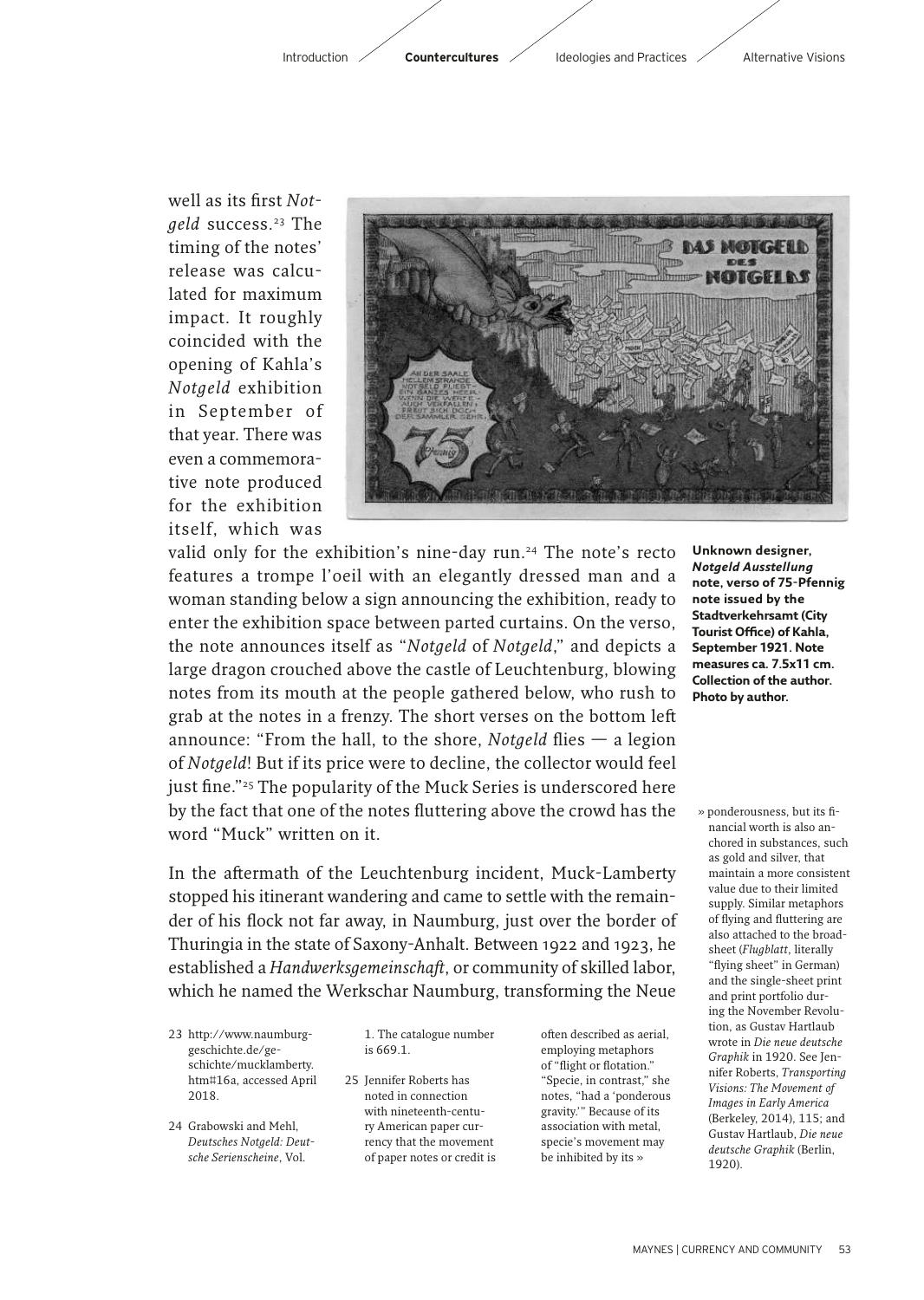Schar into a communal "*Werk*" *Schar*. This community, in other words, was now defined by skilled labor as much as its communal character.<sup>26</sup> With this settling down, Muck-Lamberty's chosen community came closer, superficially at least, to the values championed by the established communities that had rejected him. The Werkschar was stationary and engaged in productive work rather than disruptive itinerant activities.

It was not a radical departure for Muck-Lamberty, however. Distinct from the other *Inflationsheiligen* of this moment, Muck-Lamberty had long believed that a *Handwerksgemeinschaf* was the appropriate communal form for his band of followers. In 1912 and 1913, before the war, he had planned for the founding of a settlement, based on communistic principles, and had the idea to develop a skilled workers' land commune with what he called *Umwertungsstellen*, roughly translated as places of revaluation, an echo of Nietzsche's call for the "Umwertung aller Werte," the transvaluation of values.<sup>27</sup> The plans for this commune, however, were interrupted by the war. They were revived in Naumburg, where Muck-Lamberty decided the community would focus on high-quality woodworking, specifically turning and joinery, skills Muck himself had acquired. The products manufactured by the Werkschar also offered the means for the community to become self-sufficient. The skilled labor of the community would, in other words, improve the Werkschar in both a spiritual and material sense.

The art historian and critic, Wilhelm Uhde, recalled encountering Muck-Lamberty and his followers when they were still the Neue Schar in his memoirs in 1920, at the height of the *Wanderprophet*'s popularity. He noted that the two impulses Muck-Lamberty represented—the spiritual rejection of materialism with the simultaneous affirmation of handiwork—were not necessarily in conflict. In other words, for Muck-Lamberty, spiritual transcendence was connected to the material object through physical labor. Uhde argued that the Schar "helped the youth to 'dematerialise,' to be modest and happy, to free them from the ties of the mechanical. To newly connect their powers with the blessing of skilled trades [*Handwerk*], to integrate them as an essential factor of a German 'Volksgemeinschaft.'"<sup>28</sup>

A 1925 catalogue of the Werkschar's output is suggestive of this fusion of the premodern communal sensibilities of Muck-Lamberty's Werkschar with the possibilities of modern marketing. The cover is an abstraction of one of the Werkschar's candlesticks, depicted as a

- 26 The skilled labor settlement that Muck-Lamberty established in Naumburg was first tested during the winter in Leuchtenburg, where the group traded skilled work such as joinery for food with those in the community. One visitor commented on the division of labor among the women and men, the simple meals they kept, and noted that "Der Wirtschaftsbetrieb war kommunistisch" [The economic enterprise was communist]; Linse, *Barfüßige Propheten*, 119.
- 27 http://www.naumburggeschichte.de/geschichte/ mucklamberty.htm#15a.
- 28 "Die Neue Schar half die Jugend zu entmaterialisieren, sie anspruchslos und froh zu machen, aus den Banden des mechanischen zu befreien. Ihre Kräfte mit dem Segen des Handwerks neu zu verknüpfen, sie als wesentliche Faktor einer deutschen Volksgemeinschaft einzuordnen." Quoted in ibid.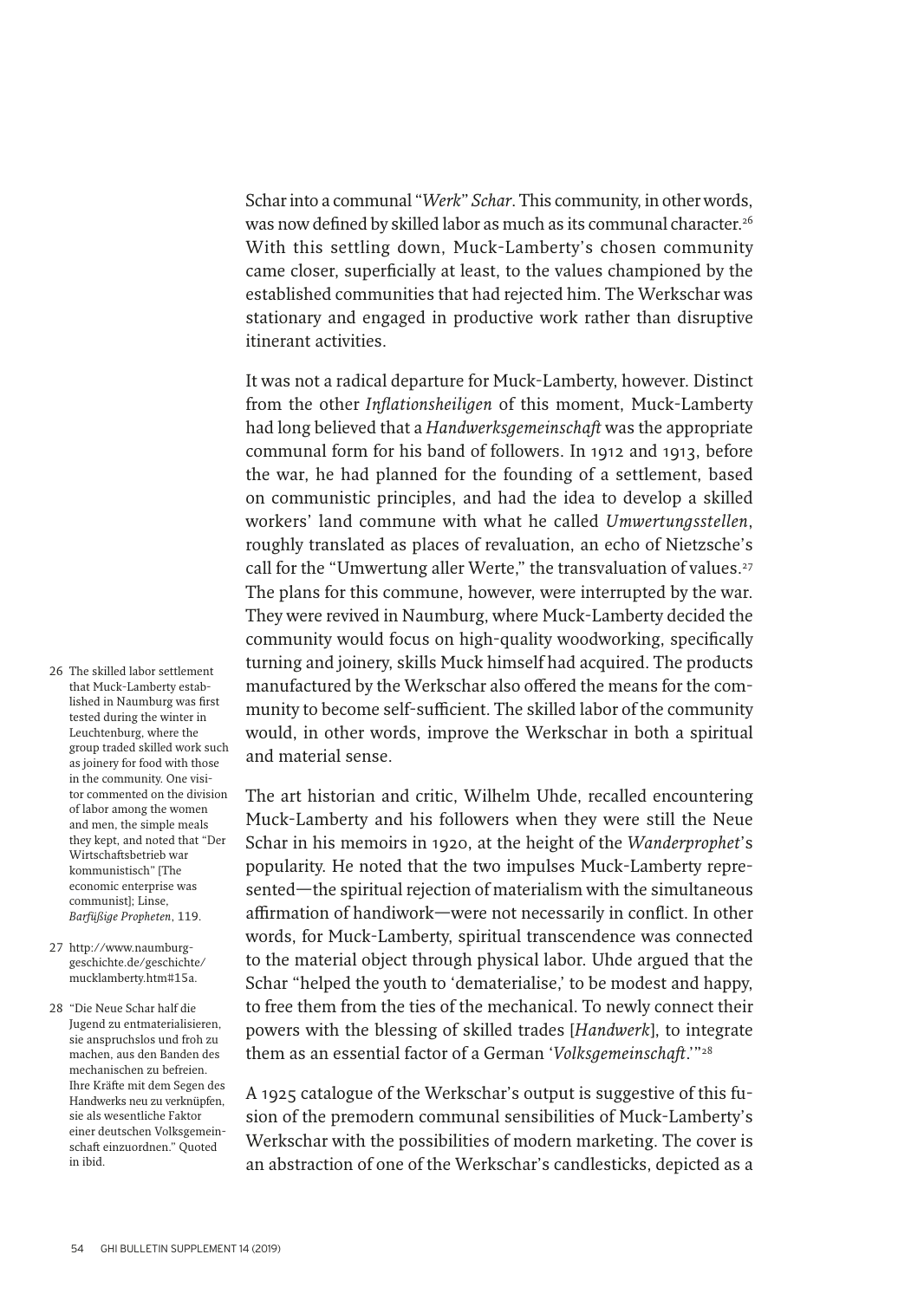series of downward-facing arrows balanced against the tips of upturned triangles. This delicate balancing act is not, however, realized by the rustic products inside, which are meant to evoke traditional sensibilities in their shape and assertive use of wood as material.

 Yet, one wonders what the Werkschar, a community dedicated to self-perfection through labor, has in common with another communal group dedicated to design and founded during the same period of chiliastic enthusiasm as the Neue Schar: the Bauhaus. The Bauhaus, the design and architecture school founded in 1919 under the leadership of Walter Gropius and located only fifty kilometers away in Weimar, would seem to have few shared features with Muck-Lamberty's Werkschar based on the material output of both groups in spite of their contemporaneous activities and geographic proximity. Indeed, the sharp silhouettes of the Werkschar's candlesticks and lamps that appear in their catalogue are far from the smooth steel and sans-serif designs that we identify as Bauhaus modernist style. Wilhelm Wagenfeld's famous WA 24 lamp, for instance, designed in 1923 and 1924 just as the Werkschar was getting established, is emblematic of this difference; it seems purpose-built from modern materials for modern use. The Werkschar's lamps, in contrast, appear to accommodate electricity only reluctantly, hiding their wiring deep within their dark wood bases.

And yet, there are curious hints of overlap. We do know that Muck-Lamberty spent at least a week in Weimar with the Neue Schar during his tour through Thuringia in 1920, and that Bauhaus students were attracted to the communal events staged by the Neue Schar when the group was traveling through Weimar. Walter Gropius was likewise intrigued by the teaching of another of the *Inflationsheiligen*, Ludwig Christian Hauesser, whom he invited to hold an event at the Bauhaus in 1921. Much has been written about the Bauhaus, of course, including its early years in Weimar when the students and 29 See, for example, Oliver their teachers were influenced by the November Revolution as well as the spiritualism of figures like Johannes Itten.<sup>29</sup> But what of its similarities to communities like the Werkschar?

It is worth considering how inflation influenced conceptions of labor and community at both the Bauhaus and the Werkschar Naumburg, two communities of choice built around utopian ideas about labor and craft. Both were led by charismatic individuals that, initially at least, conceived of their community and the importance of labor—specifically *Handwerk*, or handicraft—in spiritual terms and Gabet and Anne Monier, eds., *The Spirit of the Bauhaus* (London, 2018); Christoph Wagner, ed., *Das Bauhaus und die Esoterik: Johannes Itten, Wassily Kandinsky, Paul Klee* (Leipzig, 2005); Rolf Bothe, et al., *Das frühe Bauhaus und Johannes Itten* (Ostfildern-Ruit, 1994); and Éva Forgács, *The Bauhaus Idea and Bauhaus Politics*, trans. John Bátki (Oxford, 1995).